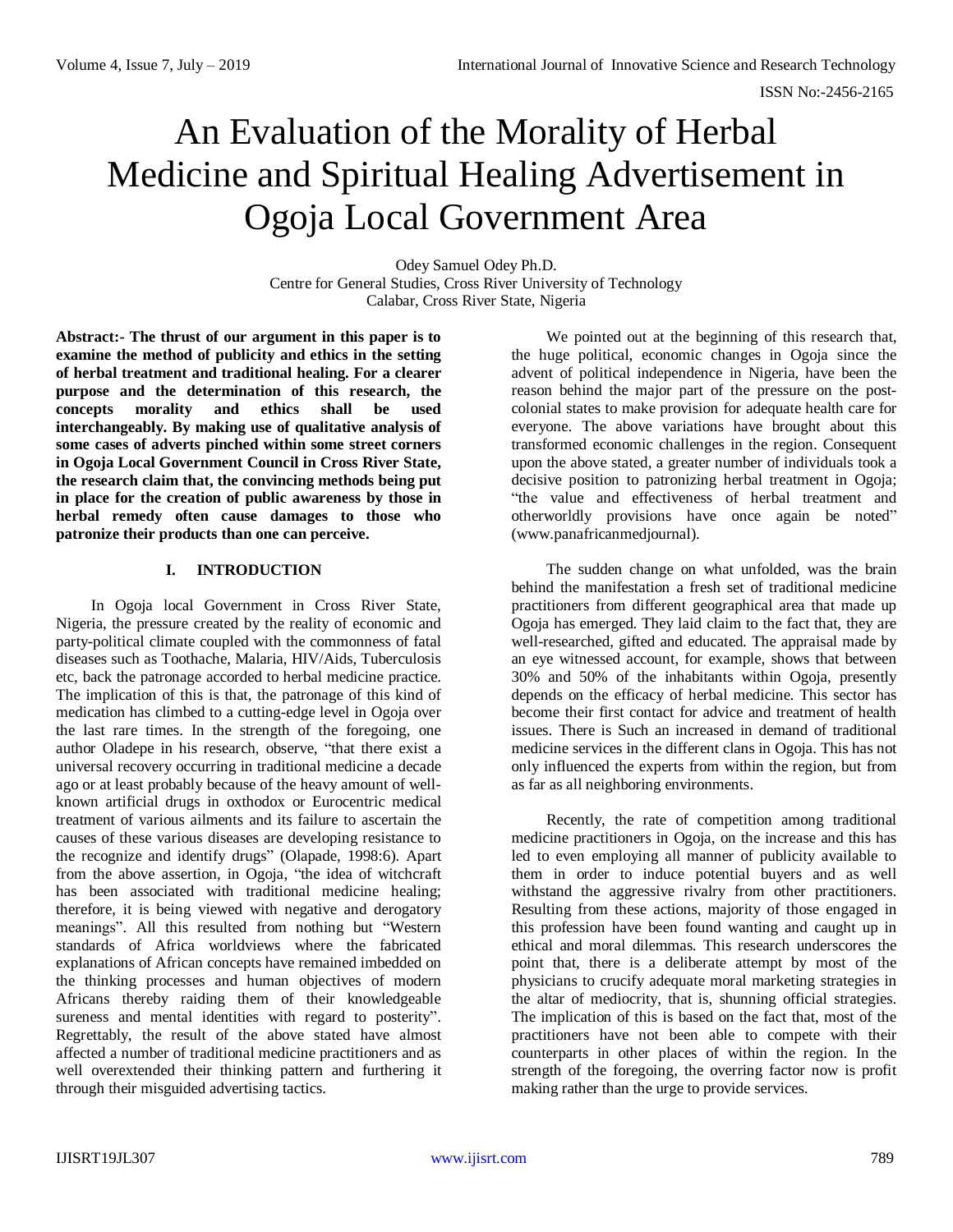### ISSN No:-2456-2165

## **II. HERBAL MEDICINE AND SPIRITUAL HEALING: AN EXPOSITION**

With profound efforts and all sense of thought, in this section of the research, it eminent that we do an exposition of the meaning of herbal medicine and spiritual healing and thereafter proceeds to their history of marketing practices. From a lay man's understanding, the above concepts have not been easy to define with accuracy. According to Australian Journal of Herbalism, *"herbal medicine is that medicine made exclusively from plants; it refers to using a plant´s seeds, berries, roots, leaves, bark, or flowers for medicinal purposes. It is the oldest and still the most widely used system of medicine outside of conventional medicine in all cultures in the world today. It is important to note that herbal medicine is also known as botanical medicine or phytomedicine which means using a plant´s seeds, berries, roots, leaves, bark, or flowers for medicinal purposes" [\(http://www.nhaa.org.au/index.php\)](http://www.nhaa.org.au/index.php).* This branch of treatment is gaining a focal point. This is so because of the advancement in analysis and quality control along with advances in clinical research shows its value in the treating and prevention of illness. On the whole, there are still researchers who are not very sure of what specific element that is particularly used in making the condition of a patient to improve. The fact remains that, the whole herbs contain many components, and they may work together to produce a beneficial effect. The effectiveness of a particular herb depends on many factors. The nature of the climatic condition environmental texture, and soil quality, all contribute to the growth of the various plants, especially during harvesting and processing.

On the other hand, spiritual healing is easier to define than herbal medicine because of the technicality involve. According to Grayson (Grayson,1997:11), "majority of the people try to equate spiritual healing to be the same as divine restoration, but not true in some case. Faith healing is parallel with spiritual healing because the later has to do with an undisputed certainty in some great God or some vast power". Sometimes it takes the form of a spiritualist, an entity that is empowered to produce exceptional, magical effects in the world of the person who believes in him. These are some of the major reason why the definition of spiritual healing becomes difficult to pin down with accuracy, therefore it becomes argumentative. However, Grayson asserts that "the underlying principle of spiritual healing is that in the spiritual mind healing process, one does not deal with unquestioned belief in any holy person, religious rite, sacred place or object. Instead, the dealings are directly with the truth of being which should be perceived metaphysically as part of the underlying reality of Life". The implication therein, in the above assertion is that, in the process of spiritual healing, the abstract inner patterns of consciousness inevitably appear as an outer world of experience, thereby making one conscious of the truth that life belongs to God, or the Great Spirit. It is this realization that enables one to perform spiritual healing.

Reflecting critically on the true meaning of both herbal medicine and spiritual healing above, one will realize that they show a broad range of characteristics and elements that make the two to seems interwoven and therefore, hardly distinguished from each other. As such, there has been no standard definition for spiritual healing and herbal medicine as both terms can refer to widely varying practices, and there are many ways in which they overlap. In line with the above stated and for the purposes of this work, that both terms are used to refer to traditional medicine.

In Ogoja Local Government Area, and as elsewhere in the world, " the custodians of traditional or herbal medicine and spiritual healing are both personified under the cultural heritage of the tribe, whereby it is assume to be the total sum of all understanding and mode of operation practiced by traditional healers in diagnosis, prevention and elimination of physical, mental or societal imbalance". The acquaintance or practices can be explainable or may not be possible. What lies behind the whole reality is that the information/practice is being transferred instinctively from one generation to another through the oratory form, literature, observable phenomenon or even through mystical ways.

 $\triangleright$  We choose to agree with Pretorius who asserts categorically that herbal medicine practitioner/traditional healer is as:

*"someone who is recognized by the community in which he lives as competent to provide health care by using vegetable, animal substances and certain other methods based on social, cultural and religious backgrounds as well as the prevailing knowledge, attitudes and beliefs regarding physical, mental and social-wellbeing and the causation of disease and disability in the community" (Pretorius, 1992:7).*

# **III. A BACKGROUND TO THE ADVERTISEMENT OF HERBAL MEDICINE IN OGOJA**

We are going to establish this background from the general perspective of Sub-Saharan Africa, with its lengthy practice of advertising herbal medical. The past history of Ogoja reveal that, advertising was normally done using the oral method of expression from the mouth. It was carried out by the practitioners and as well by the consumers and neighbors. As such, herbal medicine advertisement, though now is particularly not a novel and single marvel to Ogoja, but is echoing as in other countries in the region and beyond.

In Ogoja, language used for the advertising approaches worked out by herbal medicine healers have brought about a low level of patronage which have culminated into the publicity of herbal and spiritual healing services with an excess disagreement. The nature of discussions and debates further compounded the advertising discourse itself which many business ethicists raw conclusions that is psychologically forcing, misleading, crafty and lack moral values. Furthermore, the history of the development of the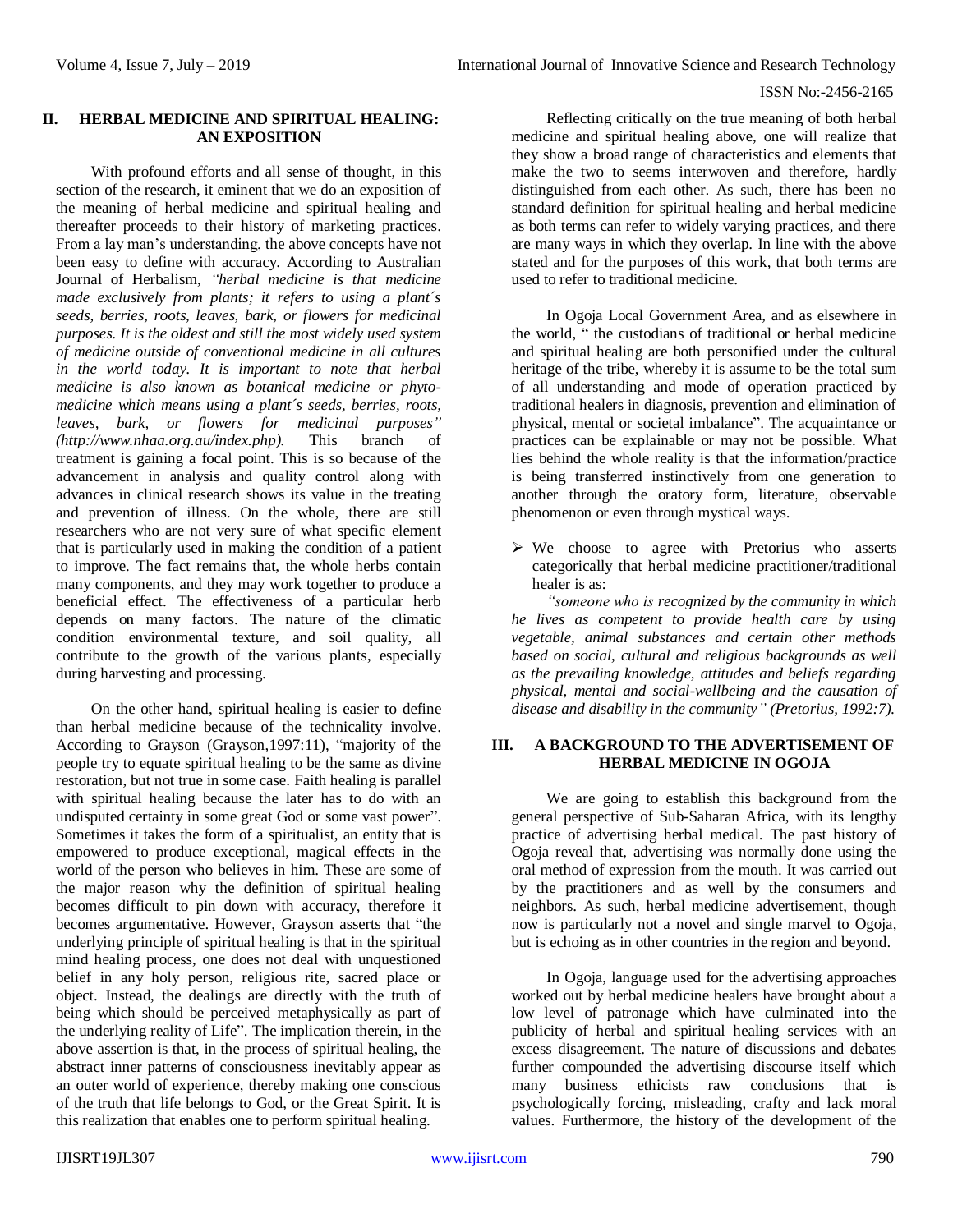herbal medicine in Ogoja, is a long one. In addition to that, the use of herbal medicine and spiritual healing techniques also faces the same problem. But in terms policy making, this culture has always suppressed traditional medicine's advertising and use in favor of conventional/scientific medicine. This is because traditional medicine has always been related with witchcraft. It should be noted that in these culture, colonial systems' health care inheritance remains a problem with their bias towards allopathic health care. In fact, the discussion on the legality of traditional healers has been highly combative because of the complex political, legal, cultural and social results of the practice. From the perspective of political history, the expatriate administration and regimes perplexed by failure to establish and provide proof and distinction between traditional healing and witchcraft in legal battles outlawed both (traditional healing and witchcraft) for legal and administrative convenience.

Several media reports have emerged over time to worsen make matters. This has brought about the misunderstanding in thought against herbal medicine physicians. These reports were about those individuals who were murdered for magic and witchcraft intentions under the instructions of herbal medicine physicians. One author corroborated this point when he noted that, "Witchcraft" beliefs embrace a wide range of ideas, practices, and motivations, but in their various forms they usually share the idea that the power to inflict injury and benefit could be exercised through unobservable, supernatural means". (Mutungi, 1977:16). Within Ogoja, offensive and bad expressions have been associated with witchcraft and herbal medicine. Regrettably, several of the herbal medicine physicians in the recent cities have further stretched and validity the misinformed thought process through their dishonest publicity strategies.

Most spiritual healers within Ogoja, for instance, have a general acceptance of the myth of unethical commercial activities i.e., "a trust which asserts that both business and ethics are always in parallel and cannot work together" and that they are earthly opponents. This belief system is further instituted by making use of dishonest publicity methods. most of these immoral publicity strategies that have unashamedly penetrated Ogoja local Government Area. There are some misleading arenas where we have several opinions on the issue of Herbal medicine and spiritual healing which seems to forcing, cunning, deception and other such problems associated with its publicity. The rate at which these practices have been in manifestation is becoming increasingly alarming.

### **IV. MORAL ADVERTISING IN MEDICAL PRACTICE: TOWARDS ENCOURAGING DECENT ETHICAL PRINCIPLES IN HERBAL HEALING ADVERTISING IN OGOJA**

In all sphere of human endeavour, medical science included, there are laid down principles for all those involve in business to follow. Considering the above assertation, Fieser on his part noted that, "trades have moral obligations beyond what the law sometimes requires. This is to say business is supposed to be unscrupulous and driven by the sole need for personal success. But it should consider the customers' values, interests and needs" (Fieser J, 1996:17). This is opposing to what is emerging in the advertisement of herbal medicine in Ogoja. Rather than follow Fieser's proposal as stated above, the practitioners of this brand of services are patented by excessive unethical harms. The rate at which emotional compulsion, misinforming, exaggerated competence, false guarantees, and false testimonials and the use of rhetoric, has become associated with these practices flout and dramatically compromise the basic principles of both business and medical ethics and spiritual healers' reputation in the society. In what follows, detailed accounts of public moral wrongs abound in Ogoja.

The strategy used to create public awareness in Ogoja through advertisement of herbal medicine is been branded with ethical wrong of overstated capability. The situation here is that the healer promises to cure all manner of illness and difficulties but when given the opportunity in real terms, he or she doesn't possess the required capacity or knowledge to accomplish such feats. The overstated capability becomes a convincing approach that is being use to publicizes herbal medicine. The end point of it all is that, it raises the healer's profile, credibility and competence. In such corrupt advertising approaches, the advertisers claim trustworthy through showing that he has hands-on acumen and also exhaustive information of medicines and/or spiritual powers. The advertisers normally spread all this trustworthiness in the presence of potential clienteles by categorically and clearly outlining the clinical symptoms of diseases, with the view of showing the public that they have thorough knowledge of pathology and could diagnose the patient's diseases even before interacting with them. Below are some of the adverts sampled in Ogoja Local Government during the course of this research: Irregular Ejaculation: Are you a "1-minute man"? Get ejaculatory powder for you not to ejaculate quickly that will enhance your relationship with and your women, lessened libido/sex drive: Libido enhancer to make you strong and stabilize your relationships, erectile dysfunction: This may be due to aging, diabetes, relationship stress hormones or physical problems. A new Herbal Chinese mixture it takes 20 minutes before sex to give you rock hard erection permanently, Penis Pro-Enlarger: Have you failed from pills, creams, surgeries, pumps and false promises? Come try the new Chinese remedy and gel, rubbed 2 times daily for 1 week to the big cock you ever desired.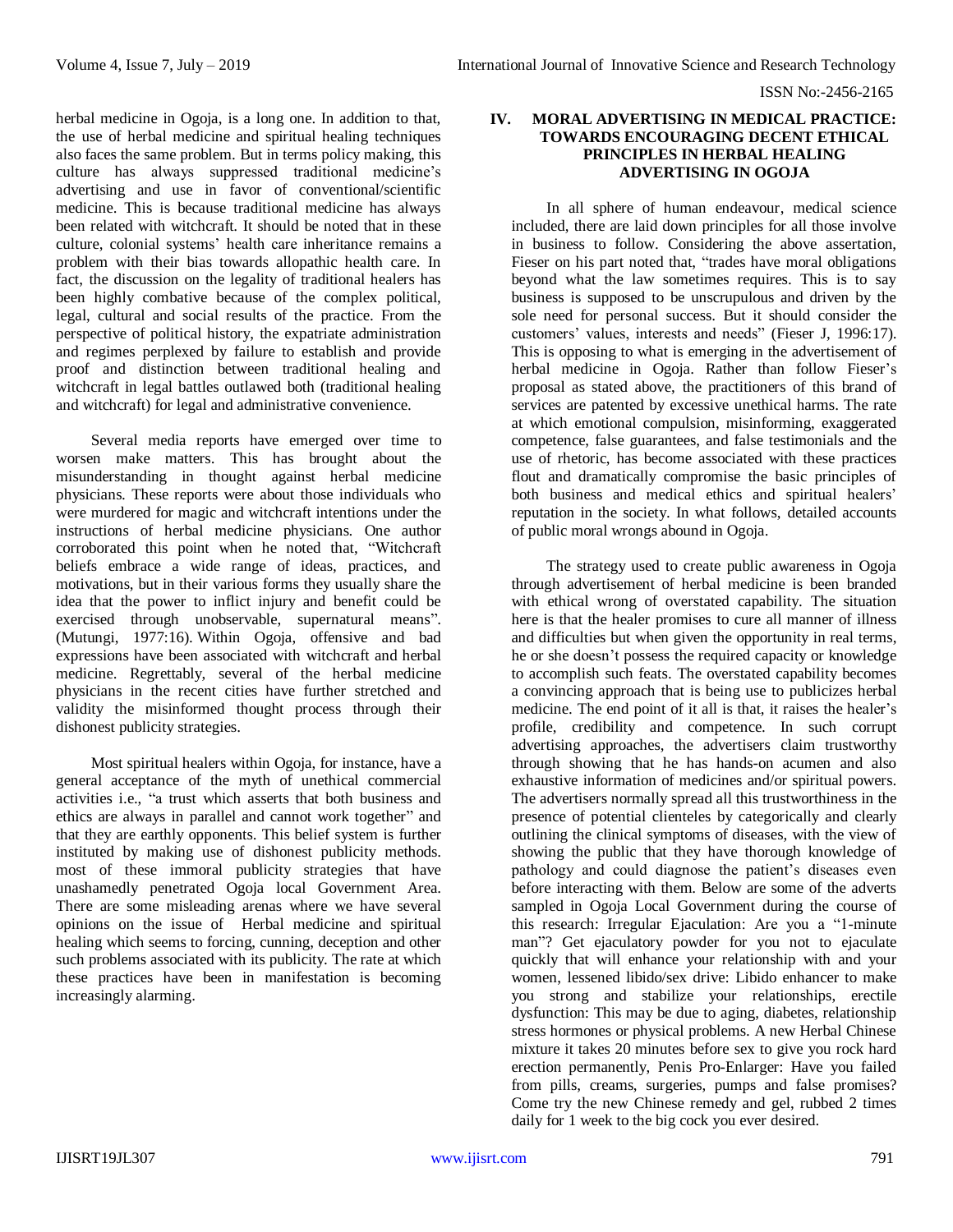ISSN No:-2456-2165

Looking at the logical contents of all the above stated adverts weaken the strength of conformist medicine by highlighting overstated capability of shrubs over systematic medication. By way of given us false information about oneself, the practitioner obviously intends to amplify their trustworthiness making one to feel he is well educated and equipped. And as well, thorough and highly experienced person. But in actuality, he has nothing to prove that, he has any professional degree or competence. By making allusion to countries like Malaysia, China, from which their products, mixtures, creams, gel and powders are sourced, the advertisers make a gaze towards convincing prospective customers that their medicines are authentic as they come from countries which are well-known for producing effective herbal medicines. All these claims tend to underscore the herbal practitioners' insatiable quest for acceptability and credibility directed towards convincing or winning the minds of prospective customers. As such, adverts of this nature result in psychological coercion on the part of prospective customers who sometimes will have exhausted the use of scientific medicine.

The truth on ground is that, there is lack of evidence in terms of making practical facts available to support such claims as those made above. In other words, no empirical or scientific evidence to prove that the advertised treatment will result in permanent healing without side effects or allergies is made available to prospective customers. Worse still, there is no evidence for the audience to prove that the healer can cure a myriad of diseases and conditions. It is in the face of this uneasiness that one can critically questions the moral acceptability of such claims. This paper therefore advances the argument that by making exaggerated competence, the healer does not only transgress against the moral precept of advertisement which stresses truth, but compromise his/her moral legitimacy in the society. Also, the advert violates, (Grice PH, 1975:19). By the quality of this saying, a discussion or conversation which involve by extension issues in advertising discourse, it is good to avoid lies and as well guide against unjustified propositions. The point to note here is that, those whose conscience have been affected by these advert placements should be encouraged to condemn such adverts. This is to serve as a moral deterrent t curtail the behavior and character of those engaged in the publicity of herbal medicine in Ogoja.

A similar most controversial advertising approach being engaged by those who are into the business advertising of herbal medicine and spiritual healing in Ogoja is untruthful assurance and incompetence. Here, some techniques that seems to be persuasive are use in inducing the confidence and emotions of potential buyers who have suffered the stress of being subject to the technique in the conventional marketable world. This observation was notice in Ogoja, untruthful assurances come in the form of wrong possibilities to potential buyers.

# **V. EVALUATION**

"Documented lies can sometimes take the place of the truth". Having realized the effectiveness of 'healthy and well packaged falsehood, majority of those involve in the general publicity of herbal medicine within Ogoja Local Government Area, make use of site catching engravings and attractive linguistic labels to confuse and win over the emotional intelligence of those who give in their time to listen to them. The quest for public acceptance from their targeted audience has culminated into rhetorical titles from the part of those involve in advertisement of this nature. After branding themselves with different using such title, the practitioners went as far as creating a demarcation between themselves between and those real knowledgeable fellows in more sophisticated medical practice in charge of the wellbeing of man. The resulting consequences of the above stated is that, legitimate titles are being conferred on this brand of individuals suggesting that, they are well educated in terms of diagnosis. To critics who understand this brand of people under this study, their claims are always dubious, especially when compared with the well trained and mainstream medical doctors whose educational certificates, and the establishments where they acquired them is obvious. The deliberate act of misinformation as exemplify above has led to people losing confident. And we all know that, in the business of advertising, the issue of misinformation is a not only a public offence but also against official behaviour. The disparaging views of one author against the problem of misinformation is that, "the advertiser should always tell the whole truth about the product he wants to sell and should judge the message not by what it says but by what the reader is most likely to think it says" (Norris J, 1980:22). The idea of manipulating the public while advertising our products or trying to mislead a potential buyer is uncalled for. The decision to patronized a brand of product should be taken personally without any psychological or physical pressure.

The last advertising trick sample in Ogoja within the period of this research was the use of untruthful endorsements and laying claims the sources of their herbs. People who claim through their testimonies to have been healed by the practitioners were observed in contents of street corner adverts, electronic and print media. Far reaching sources of herbs were also given. The motivation behind the deployment of testimonies and mentioning far reaching sources of herbs is to create legitimacy, credibility and to instill confidence in prospective customers. Another observation was that, the people who give these testimonies normally provide their personal names and most of them were from low density suburbs. This was possibly meant to create the impression that the 'poor' prospective customers can also end up living in low density suburbs if they visit the practitioner.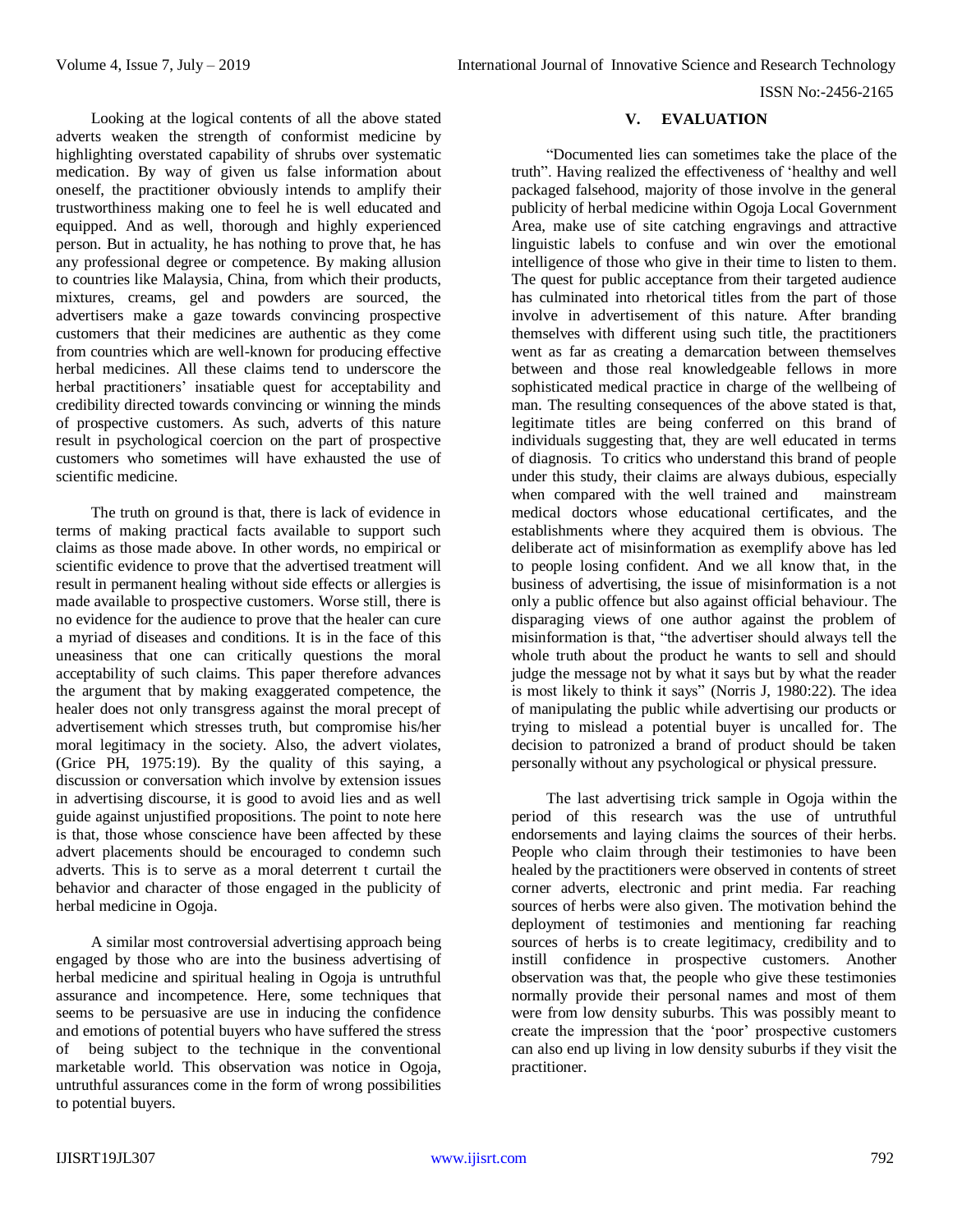ISSN No:-2456-2165

The profound justifications towards the foundations of herbal medicine to be sacred and the testimonies provided by people in terms of healing are all false. If the legitimacy of the claims as provided by the witnesses were found worthy, then no negative utterance could have been pass against them. The issue of bandwagon effect which aim at invoking an unusual scenario always show up in herbal medicine. The idea of trying to coax the beleaguered listeners to participate in an agenda irrespective of their financial status, health and social condition is judge to be problematic. Challenges associated with the method of advertisement here is that, public opinion is judge to be trademark.

Another fundamental problem associated with herbal medicine advertisement is that, most of the practitioners claim to be more superior in terms of having the technical know-how than their contemporaries. This is done by making derogatory statements about their fellow opponent in the business. So, our argument here is against false testimonies and the issue of blasphemy. It is considered to be unethical to outclass one's counterpart through the use of outrageous means of publicity of the practitioners of herbal medicine within Ogoja Local Government Area.

## **VI. CONCLUSION**

This paper has revealed that in contemporary Ogoja Local Government Area, advertising is used in many realms. Though, most often within the world of commercial transactions. The challenges encounter within advertising in herbal medicine as pointed out above, has to do with morality of human behavior. Considering the data collected and analyzed, the unprincipled mode of operation as put in place by herbal medicine physicians to publicized their products is prone with errors. Part of the reason why we have presented this argument is because of the demonic bearing and pejorative implications about the practice of herbal medicine and divine remedy. The unprincipled methodology employs in the publicity of herbal medicine as found within every corner of the streets in Ogoja has been found wanting. To compound the problem created, the lack of scientific investigation that dig deep into further research and study is obviously lacking in herbal medicine publicity. The demonstration provided in this research is to underscore the fact that, the rising occurrences that is characterized by improper advertising of herbal medicine has culminated into a whole lot of challenges in Ogoja. This lack of efficiency found in medical research should be curtail in the world of commercial transaction or humanity will perish. Profoundly, our position in this research is that, moral and ethical postulation should provide some framework for any business transaction and that ethics as a branch of philosophy should form the bedrock of all human endeavours. The worth and strength of this research, can be found in its pursuit to see to it that practitioners in spiritual healing and herbal medicine uphold ethical principles in ways that illuminate understanding of their practices.

## **REFERENCES**

- [1]. Australian Journal of Medicinal Herbalism, "Blending science with tradition". Available at http://www.nhaa.org.au/index.php.
- [2]. Adegoju A. *"A Rhetorical Analysis of the Discourse of Advertising Herbal Medicine in Southwestern Nigeria"*. Available at http://www.linguistikonline.de/33\_08/index.html.
- [3]. Church D. (ed). "The heart of healing: Inspired ideas, wisdom and comfort from today's leading voices", Elite Books, 2004, Available at www.dawson.church.comprarlivro.com.br/livros/10972 00283/.
- [4]. DeGeorge RT. *Ethics and Business*, Macmillan Publishing Company: London, 1982.
- [5]. Geest, VD. *Is there a Role for Traditional Medicine in Basic Health Services in Africa? A Plea for Community Perspective*. Trop Med Int Health. 1997.
- [6]. Grayson S. *"Spiritual healing: A simple guide for the healing of body, mind and spirit",* Simon and Schuster Adult Publishing Group, 1997.
- [7]. Fieser J. "*Do business have moral obligations beyond what the law requires*"? Journal of Business Ethics. 1996.
- [8]. Grice PH*, Logic and Conversation*, in P Cole and J Morgan (eds), Syntax and Semantics: Volume 3, Speech Acts. New York: Academic Press, 1975.
- [9]. Harris M. and Seldon A, *Advertising and the Public*. Britain: Institute of Economic Affairs, 1962.
- [10]. Mawere M. *Possibilities for cultivating African indigenous knowledge systems* (IKSs): Lessons from selected cases of witchcraft in Zimbabwe. Journal of Gender and Peace Development. 2011.
- [11]. ------------*The Business of Business is Business? The Myth of Amoral Business and Business Practices in Zimbabwe*. Journal of Social Development in Africa, 2010.
- [12]. Mutungi OK. *The Legal Aspects of Witchcraft in East Africa with Particular Reference to Kenya*. Nairobi: East African Literature Bureau, 1977.
- [13]. Norris J. *Advertising*, Reston Publishing Company, 1980.
- [14]. Iroegbu P. *Harvesting Knowledge of Herbal Resources and Development of Practitioners*, Indilinga. African Journal of Indigenous Knowledge Systems. 2006.
- [15]. Offiong D.A. *Traditional Healers in the Nigerian Health Care Delivery System and the Debate over Integrating Traditional and Scientific Medicine*. Anthropological Quarterly. 1999.
- [16]. Olapade E.O. Preface, in EO Olapade (ed), *Traditional Medicine in Nigeria*, Lagos: Victoria Island, 1998.
- [17]. Pretorius E. *Traditional Healers*. Unpublished manuscript. University of the Orange Free State, 1992.